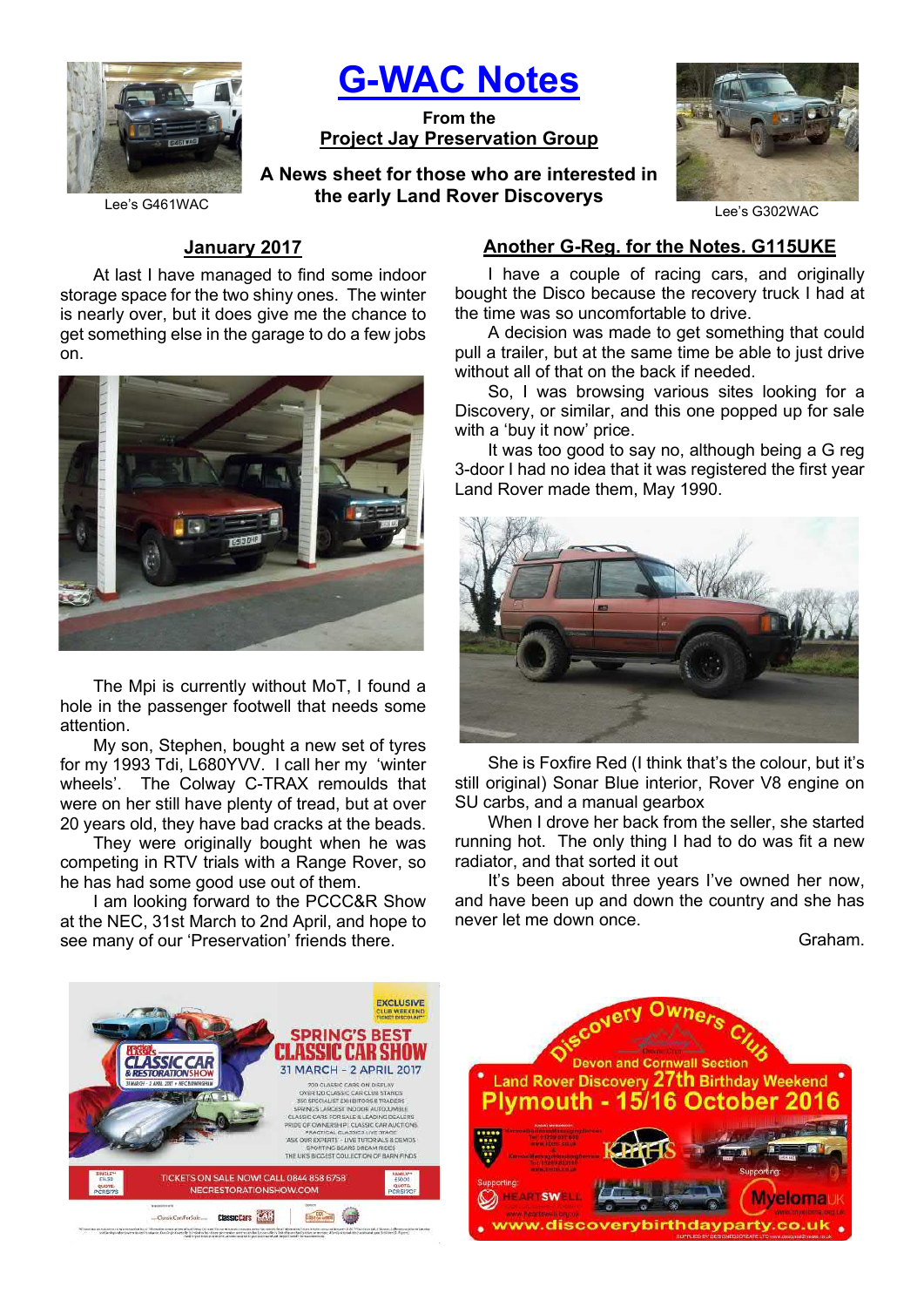# No G-WACs at the NEC this time.

With another surviving pre-pro 5-door found, now in the hands of Julian, and only one G-WAC available to show, I decided to make a feature of the three pre-pro 5-door cars this time.



Julian's Armada Gold Tdi, G266BJU, is currently in China on show for JLR, with the new D5, but should be back for the show.







I will take the Foxfire Red V8i, G513DHP.

The space allocated is 14 x 5 metres, close to our friends at the Birmingham Land Rover Group, and not far from the Freelander Owners Club.

A three day show, this time, Friday to Sunday, 31st March to 2nd April. Patrick will be there to help, so come along and say hello to us.



Roy.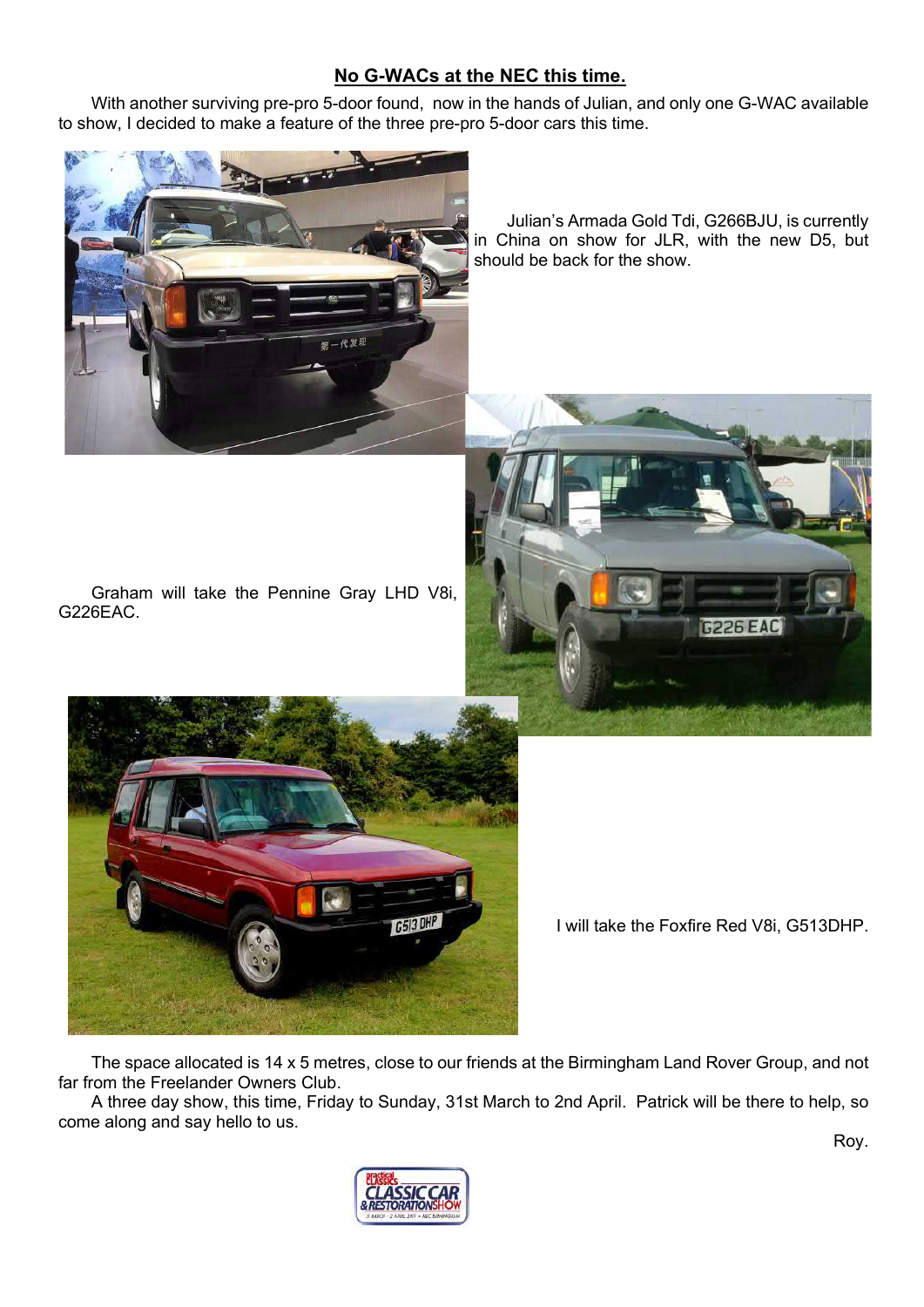## New owner for 461

She had been standing for eight years but started up and ran as sweet as any 200 could do.

A 5-seater LHD Tdi in Caracal (black) with aircon. She is one of the 52 LHD cars that were at the launch in 1989. There were only three black LHD cars at the launch, and she is the only survivor, that we know of. Although the chassis and the usual rusty bits are in good order, a high-pressure wash revealed body panel corrosion problems and many accident repairs having being carried out. She will need a repaint.

However, the history makes this car a real gem. One owner from new. Full service history in the Service Record book, the first two being carried out by Lode Lane and interestingly the first one dated 30.05.89, four months before the registration date. The next three services were carried out in Spain by Servico Technico, of Leon, whilst she was at the launch in Spain.





The last service record is by Wadhams, of Ripley, Derbyshire on 23.06.98 at 131,340 kms. The odometer shows 153,201 just now. (About 82,000 miles)

Unfortunately, the original engine, number 67, has a hole in the crankcase and has been replaced by a later engine. I have the broken engine and will save the part of the casting that shows the number, and make an ornament from it.

A full body off, nut and bolt restoration is what she deserves, so I hope to take her to some shows next year. She will then be able to sit alongside G302WAC, which I bought last year.

A large box of brochures from the launch, and the full set of MoT certificates and other memorabilia are with her.

I have some restored Series and Defenders for sale - have a look at my website www.silkstone4x4.co.uk<br>Price and Defenders for sale - have a look at my website www.silkstone4x4.co.uk



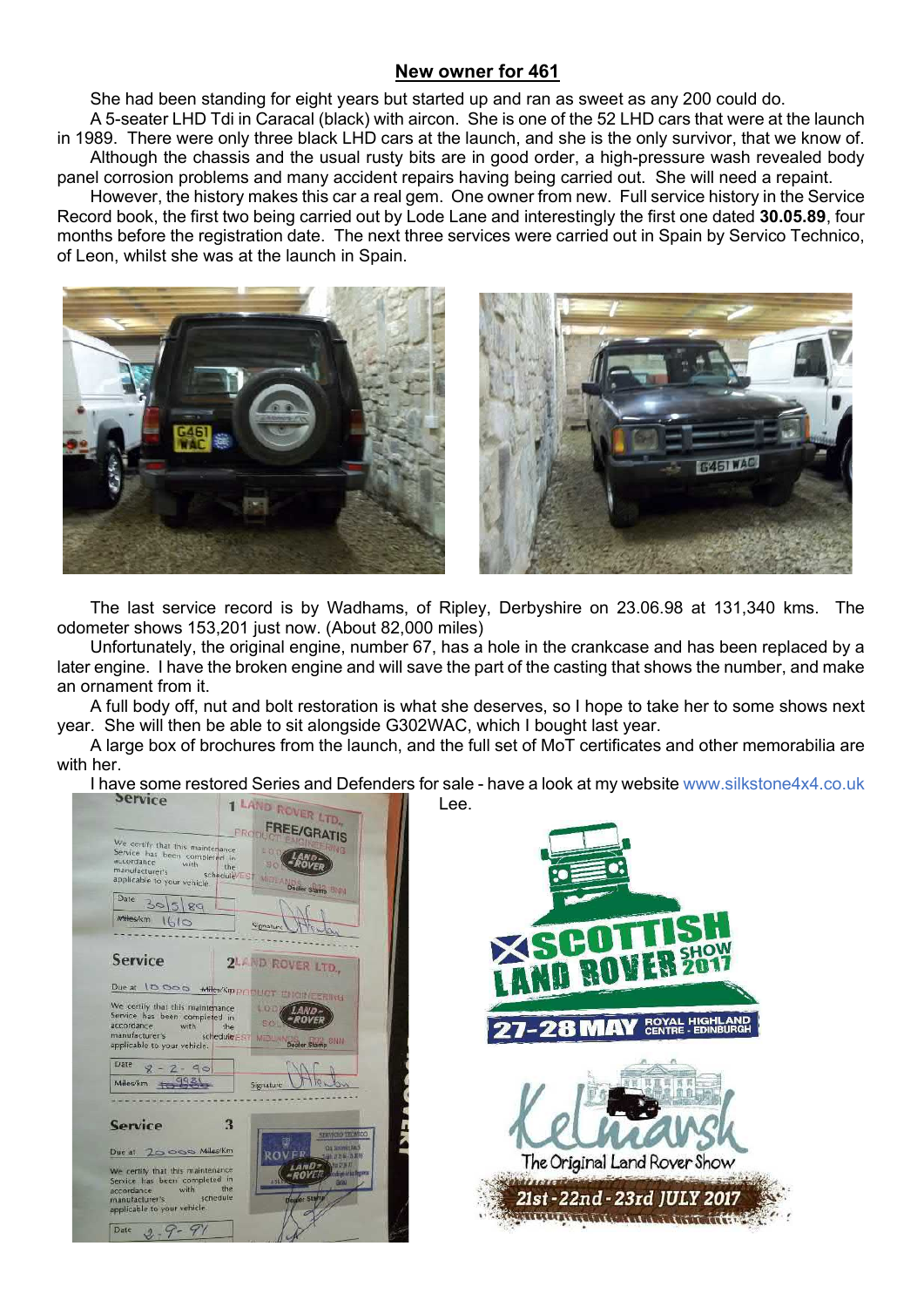#### Show dates 2017

### **March**

| 19th<br>26th                                                                                       | Ripon 4x4 Spares Day<br>Newbury 4x4 Spares Day                                                                                                                         | Ripon Racecourse, Ripon, North Yorkshire. HG4 1UG<br>Newbury Showground, Chieveley, Berkshire. RG18 9QZ                                                                                                                                     |
|----------------------------------------------------------------------------------------------------|------------------------------------------------------------------------------------------------------------------------------------------------------------------------|---------------------------------------------------------------------------------------------------------------------------------------------------------------------------------------------------------------------------------------------|
| $31^{st} - 2^{nd}$ April                                                                           | PCCC& Restoration show                                                                                                                                                 | NEC Birmingham. B40 1NT                                                                                                                                                                                                                     |
| <u>April</u>                                                                                       |                                                                                                                                                                        |                                                                                                                                                                                                                                             |
| 23 <sup>rd</sup>                                                                                   | Spring Classic Car Show                                                                                                                                                | Ripon Racecourse, Ripon, North Yorkshire. HG4 1UG                                                                                                                                                                                           |
| <u>May</u>                                                                                         |                                                                                                                                                                        |                                                                                                                                                                                                                                             |
| $6th - 7th$<br>13 <sup>th</sup><br>$27 - 28$ <sup>th</sup><br>28 <sup>th</sup><br>29 <sup>th</sup> | <b>Classic Land Rover Show</b><br>Motor Show and Family Fun Day.<br><b>Scottish Land Rover Show</b><br>Lakeland Classic Car Show<br>Classic Car and Land Rover Display | British Motor Museum, Gaydon, Warwickshire. CV35 0BJ.<br>Longhope, Forest of Dean.<br>Royal Highland Centre, Edinburgh. EH28 8NB<br>Hutton-in-the-Forrest, Penrith, Cumbria. CA11 9TH<br>Ripley Castle, Harrogate, North Yorkshire. HG3 3AY |
| <u>June</u>                                                                                        |                                                                                                                                                                        |                                                                                                                                                                                                                                             |
| $3^{rd} - 4^{th}$<br>18 <sup>th</sup><br>18th<br><u>July</u>                                       | <b>Malvern Land Rover Show</b><br>Classic Car show.<br>Lions Charity Classic Show                                                                                      | Three Counties Showground, Worcestershire. WR13 6NW<br>Raby Castle, Staindrop, Co. Durham. DL2 318th AH<br>Grasmere, Cumbria.                                                                                                               |
| 1 <sup>st</sup><br>2 <sup>nd</sup><br>27-28-29th<br>30 <sup>th</sup>                               | MG Northumbria Car Show.<br>Classic Car Show.<br>Land Rover Show.<br>Classic Car & Bike Show                                                                           | Tynedale Park, Corbridge, Northumbria. NE45 5AY<br>Leighton Hall, Carnforth, Lancashire. LA5 9ST<br>Kellmarsh Hall, Northamptonshire. NN6 9LY<br>Lytham Hall, Lancashire. FY8 4JX                                                           |
| <b>August</b>                                                                                      |                                                                                                                                                                        |                                                                                                                                                                                                                                             |
| $13^{th}$<br>27 <sup>th</sup>                                                                      | Classic Car show.<br>Autumn Classic Car Show                                                                                                                           | Raby Castle, Staindrop, Co. Durham. DL2 3AH<br>Ripon Racecourse, Ripon, North Yorkshire. HG4 1UG                                                                                                                                            |
| <b>September</b>                                                                                   |                                                                                                                                                                        |                                                                                                                                                                                                                                             |
| $16^{th} - 17^{th}$                                                                                | LRO Show.                                                                                                                                                              | East of England Showground, Peterborough. PE2 6HE                                                                                                                                                                                           |
| <b>October</b>                                                                                     |                                                                                                                                                                        |                                                                                                                                                                                                                                             |
| 1 <sup>st</sup><br>$14^{th} - 15^{th}$<br>15 <sup>th</sup>                                         | Newbury 4x4 Spares Day<br>DOC Birthday Party.<br>Ripon 4x4 Spares Day                                                                                                  | Newbury Showground, Chieveley, Berkshire. RG18 9QZ<br>Plymouth Hoe.<br>Ripon Racecourse, Ripon, North Yorkshire. HG4 1UG                                                                                                                    |

If anyone has any dates for a local show that you may attend, please let me know and I will add them to the list.